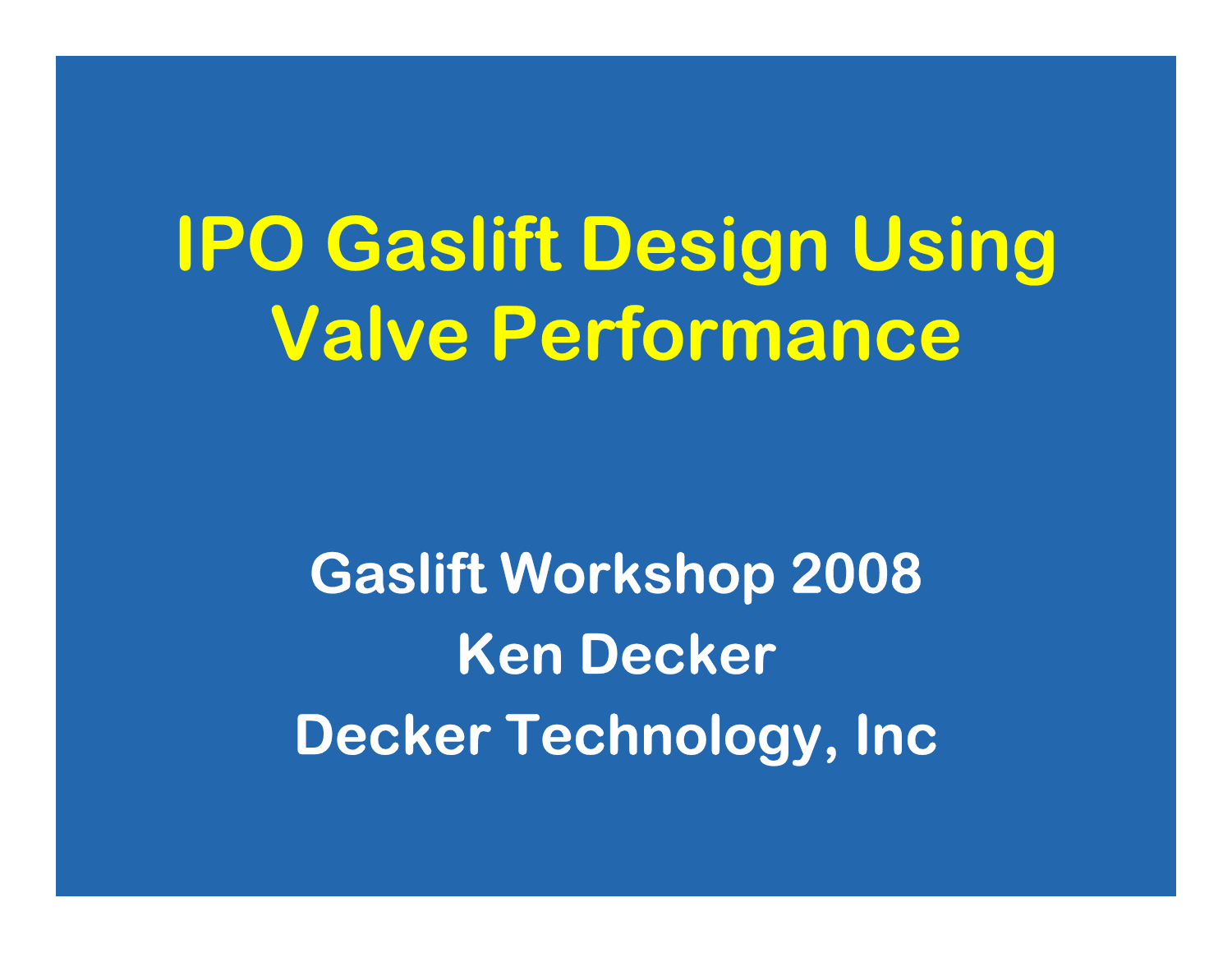#### **Abstract**

- **• Gaslift design has been practiced successfully using the Thornhill/Craver equation to size ports but the gas flow predictions could be 3-4 times the actual flow rate for 1" IPO unloading valves.**
- **• The use of Thornhill/Craver as the means for sizing ports is no longer necessary.**
- **• Tested valve performance correlations are available that are within +/-15% of actual flow rates for all commonly used valves.**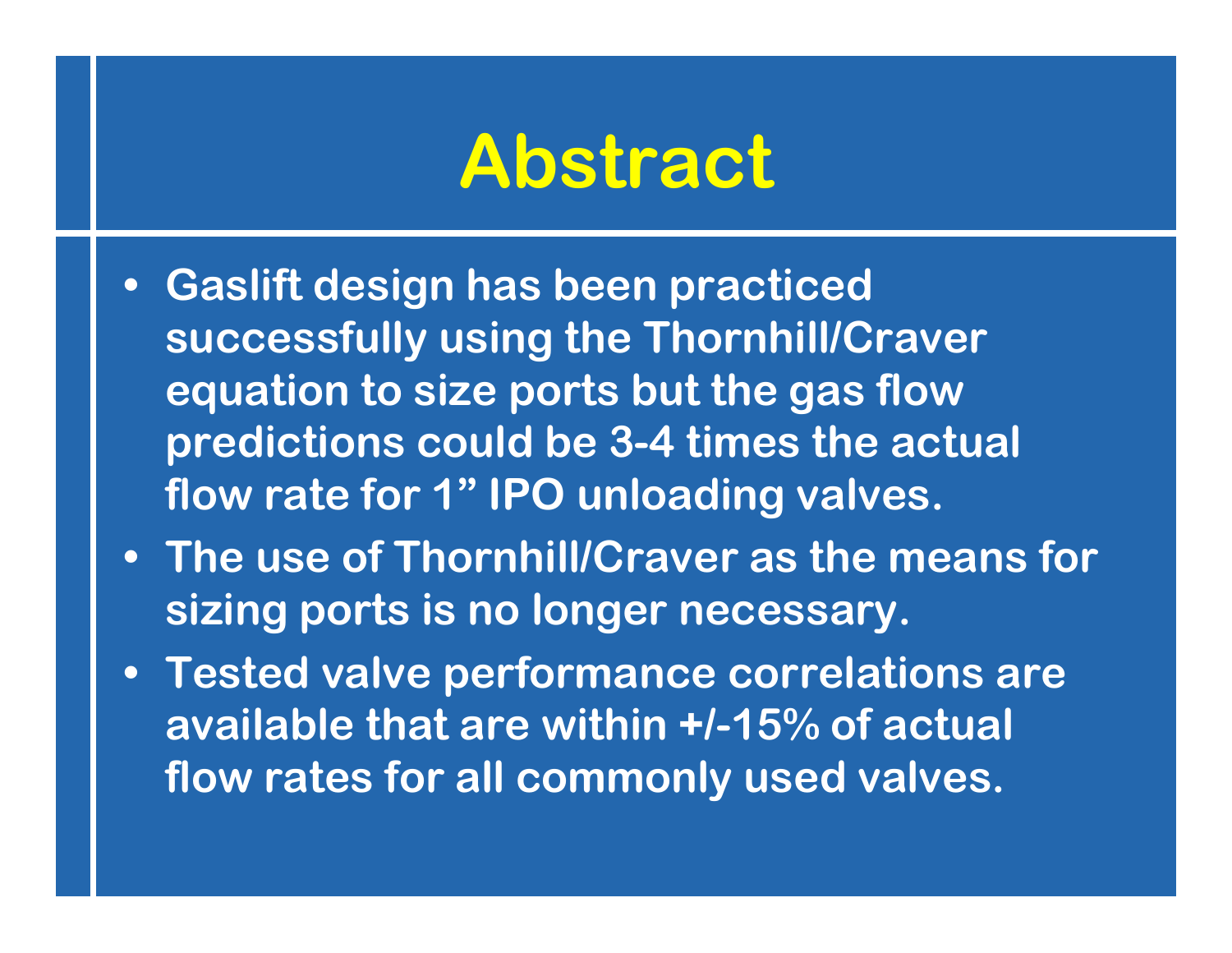#### **Contents**

- **• Valve Performance**
- **• API Gaslift Design Method Example**
- **• Applying Valve Performance**
- **• Recommendations**
- **• Conclusions**
- **• Questions**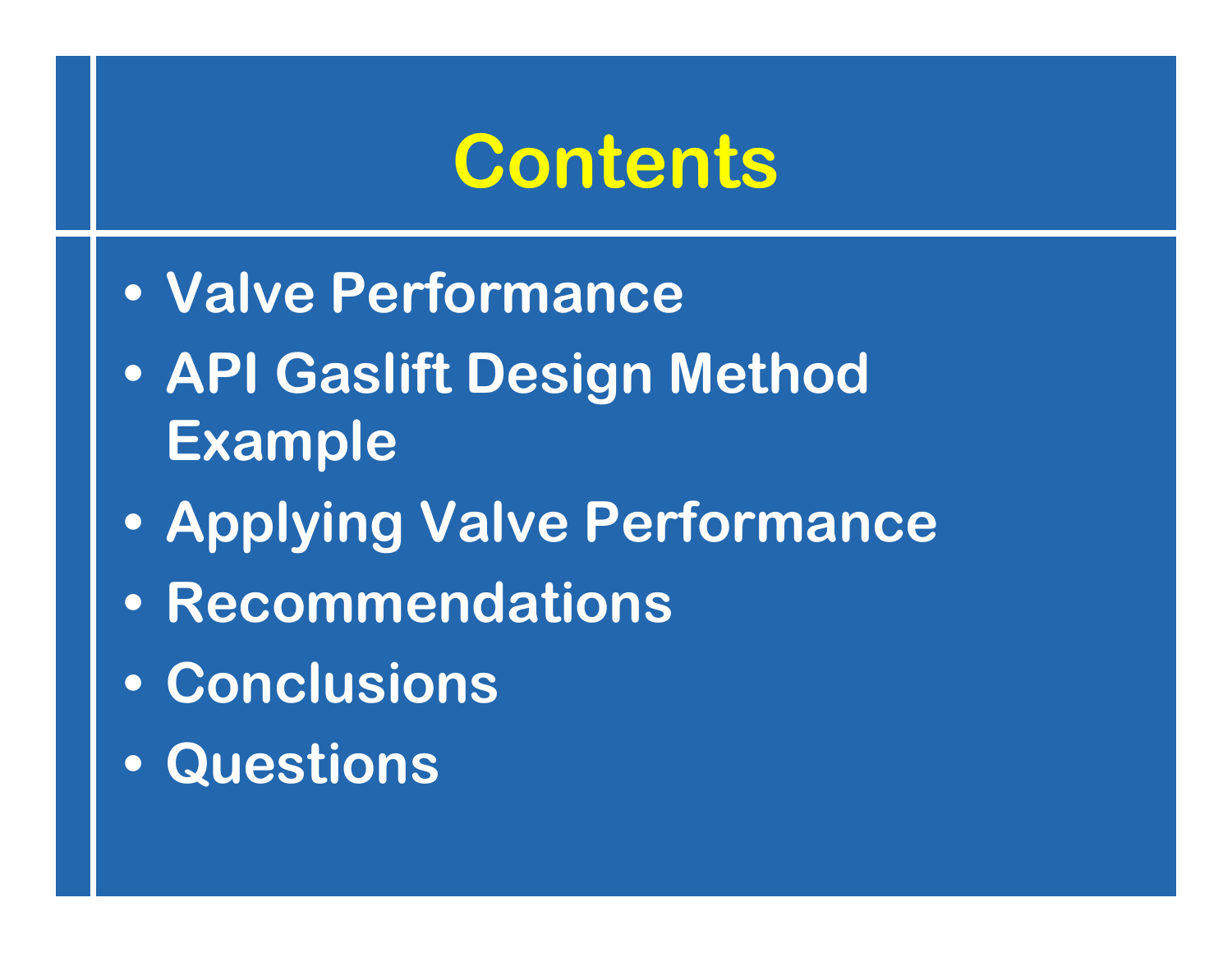### **Thornhill Craver**

- **• Use of TC to calculate flow passage through gaslift valves assumes the port is full open and the flow path is unobstructed but...**
	- **Loadrates of IPO valves do NOT allow the valve to fully open when annulus pressure (Piod) reaches opening pressure (PvoT).**
	- **IPO valves usually have downstream obstructions including the backcheck which further restricts flow passage.**
- **• TC is OK for orifice valve gas passage calculations.**
- **• Flow passage through 1-1/2" IPO valves is much better than for 1" IPO valves.**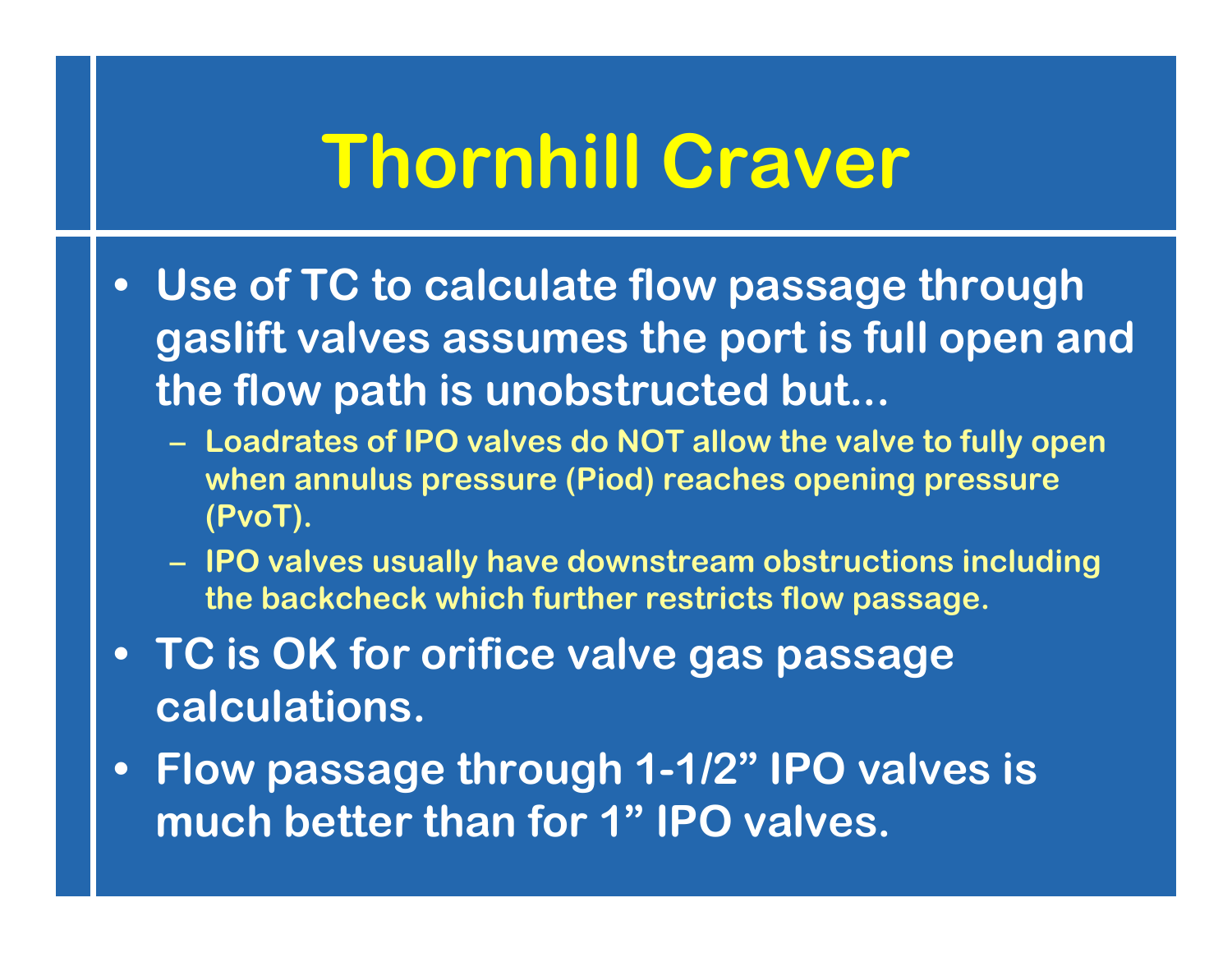#### **1" IPO Valve Performance**

- **• TC will predict rates that are 3-4 times the actual flow rate**
- **• T/C predicts orifice flow but valves throttle closed!**
- **• TC was handy when nothing else existed but now something better does exist.**

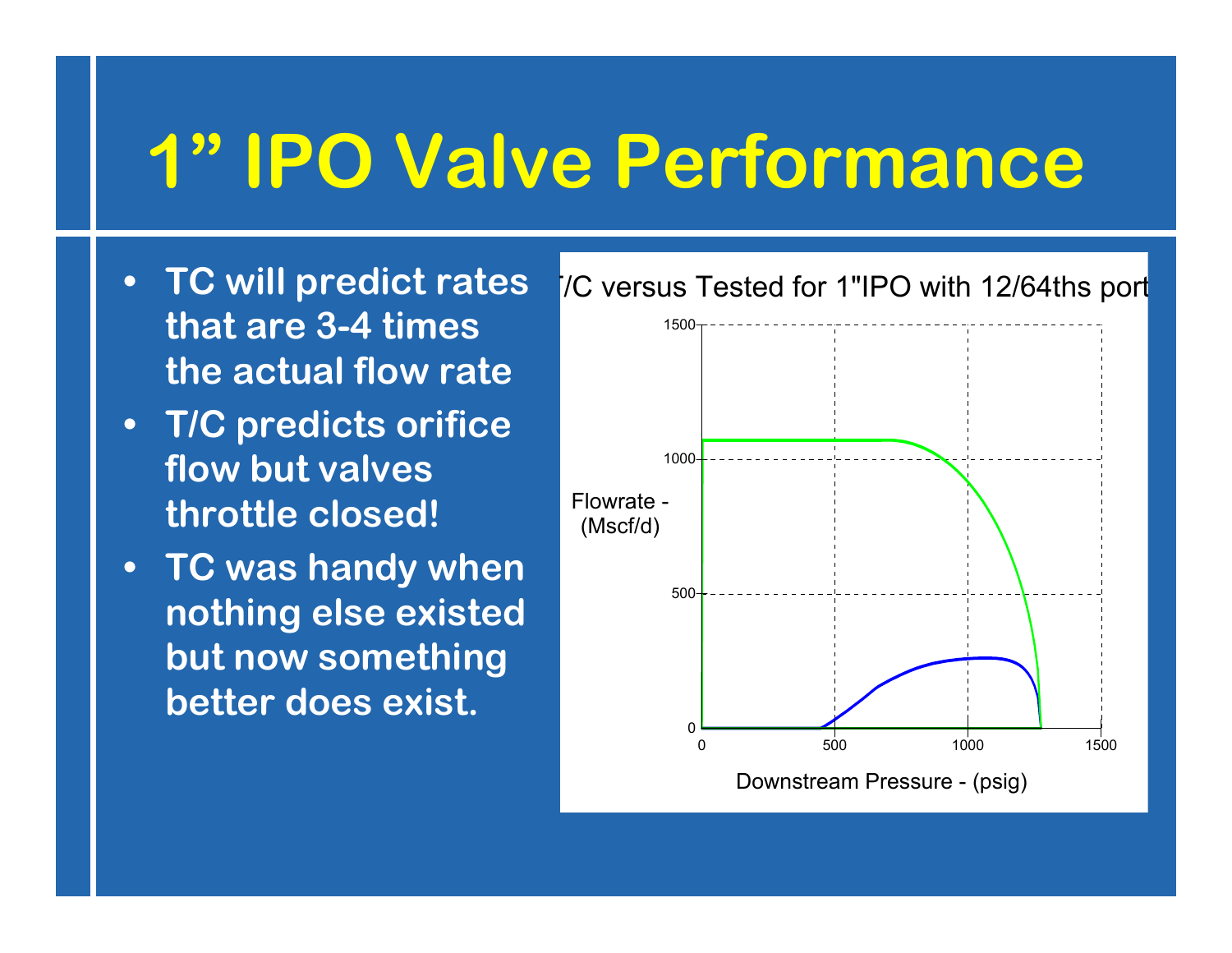#### **Typical Performance of 1" IPO Valves**

- **• When the annulus pressure (Piod) is equal to the opening pressure of the valve (PvoT), the valve will throttle to the closed position when tubing pressure goes to atmospheric.**
- **• Piod about 20-30 psig ABOVE PvoT is required to achieve orifice flow.**
- **• Current gaslift designs will yield Piod about 20-30 psig BELOW PvoT. Net gap - about 40-60 psig.**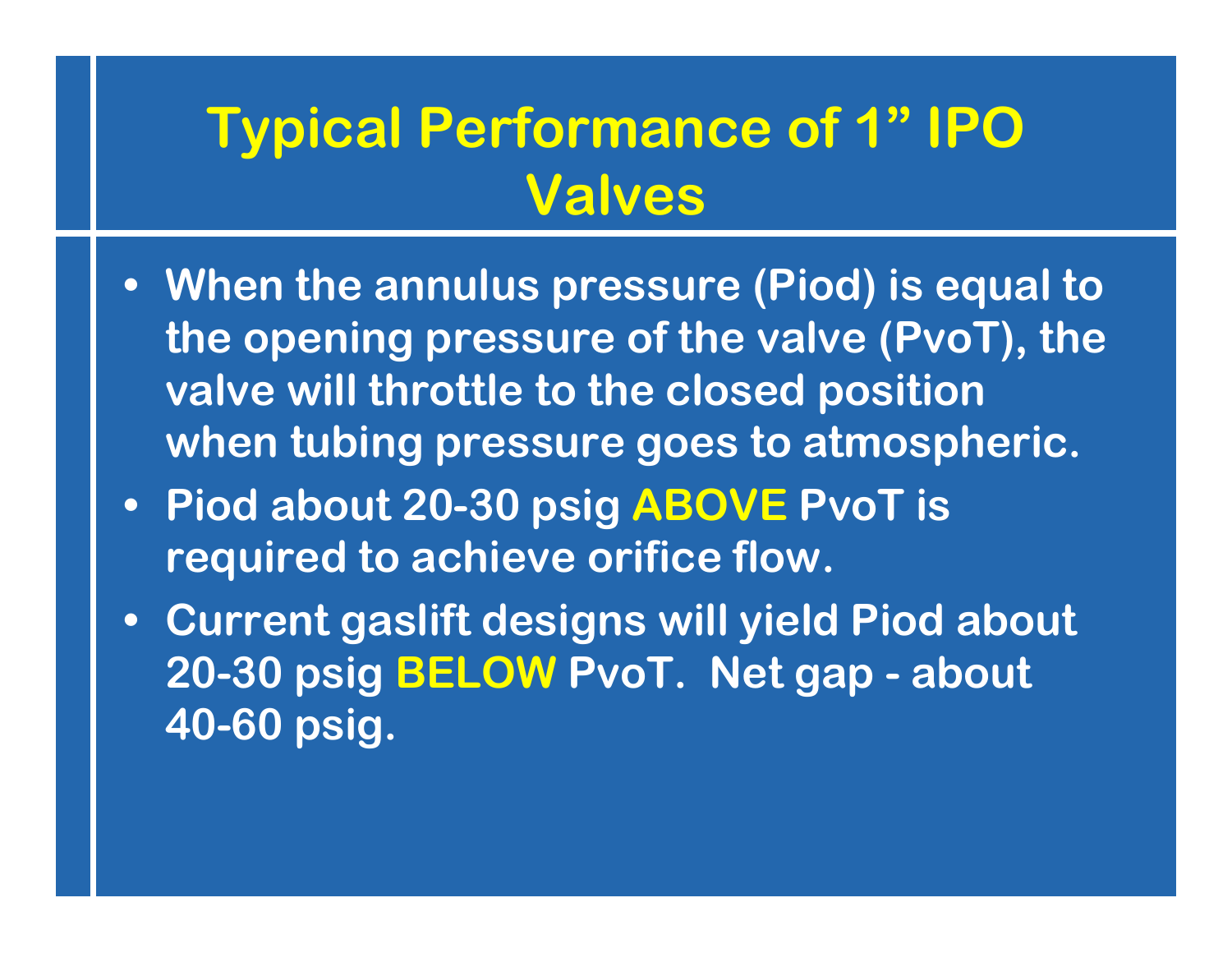## **Typical 1" IPO Flow Rate**

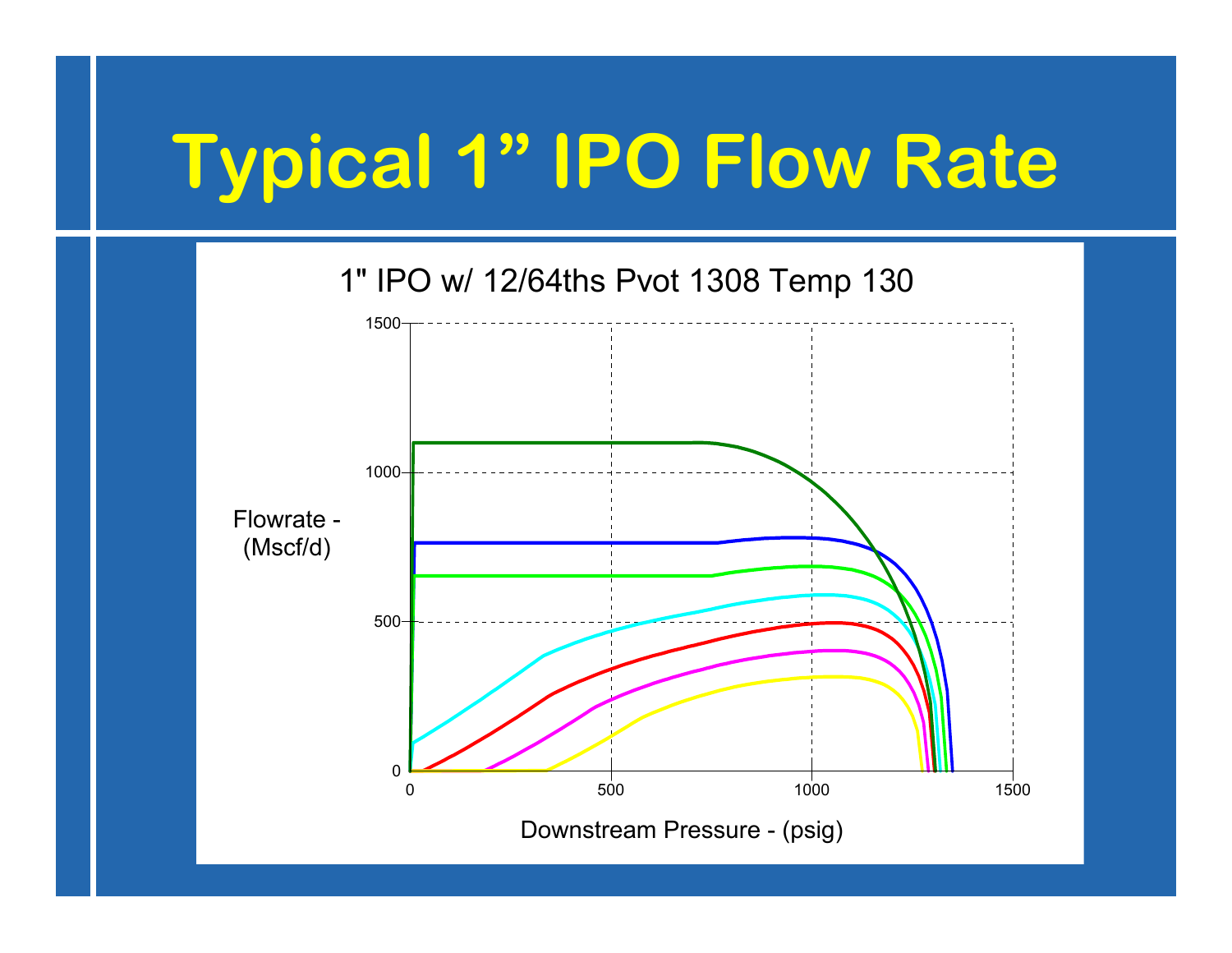#### **Flow Rate Comparison**

- **• At Piod = Pvot and Ptf = Transfer…**
	- **Thornhill/Craver predicts about 1.1 MMscfd**
	- **Actual valve performance is about 300 Mscfd at maximum flow and...**
	- **– The valve throttles closed at Ptf = Transfer**
- **• About 1/4th the gas passage at maximum flow and NO injection at the transfer pressure.**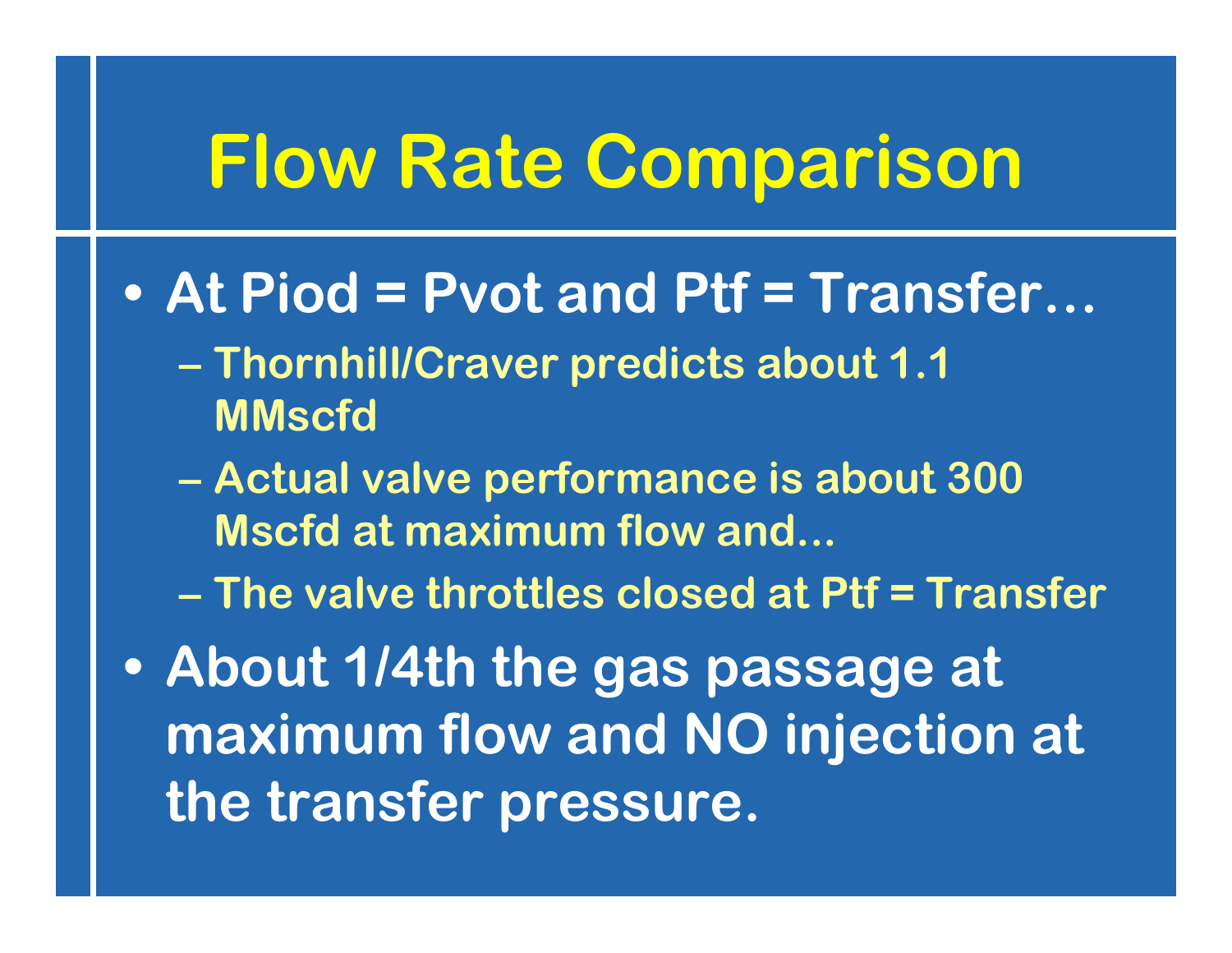#### **But the IPO Design Technique Works !!**

- **• The current IPO design technique as practiced using the API RP 11V6 has been successful!**
- **• TC flow rate prediction is far in excess of the actual amount the valve can pass but it seems to work !!**
- **• There are several reasons…**
	- **Surface gas injection rate versus valve gas passage**
	- **Actual annulus pressure at the valve versus design pressure**
	- **Multiple unloading valves open rather than single point**
	- **Help from the reservoir**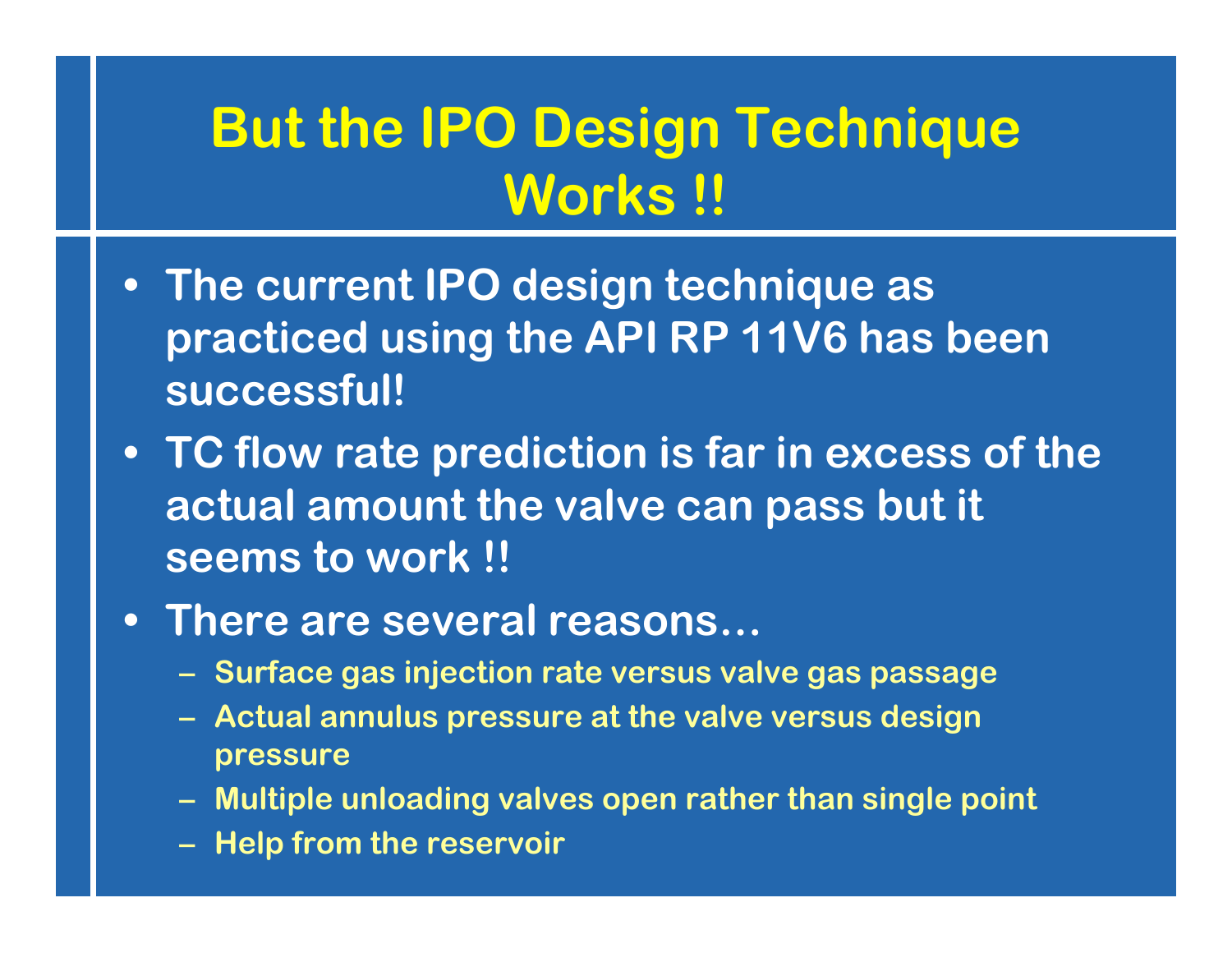#### **Injection Rates**

#### **• Boyles Law!**

**– In a fixed volume (annulus) if more gas is injected at the surface than is flowing out through the valves, the pressure will rise.**

- **• When the first unloading valve uncovers, the surface gas injection rate is adjusted to the expected injection rate.**
- **• This rate is usually far in excess of the amount that can pass through the unloading valves consequently, the surface injection pressure will continue to rise.**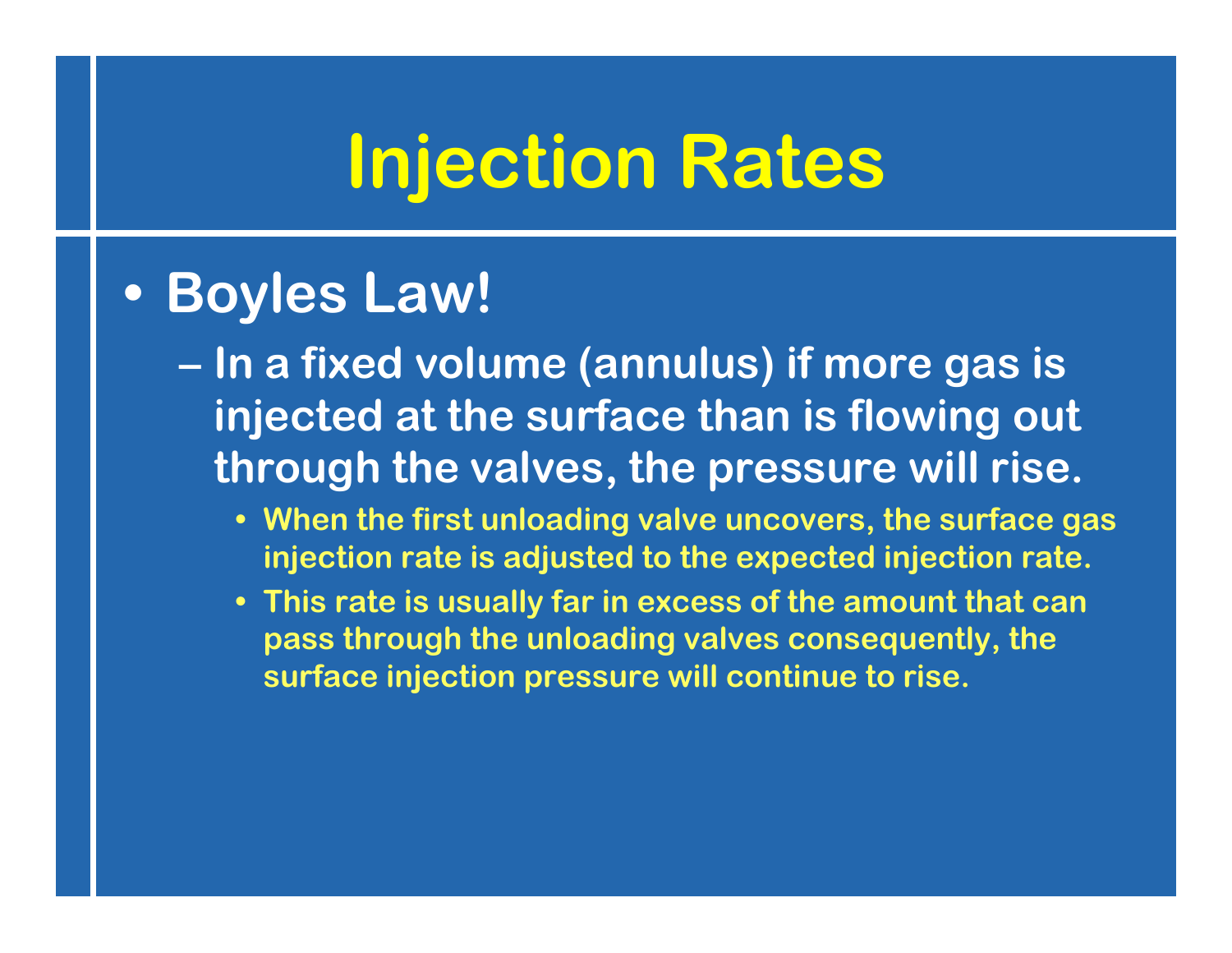#### **Annulus Pressure**

- **• The annulus pressure (Pinj) will be at kickoff pressure when the first valve uncovers.**
- **• It is expected the annulus pressure (Pinj) will drop when the second valve uncovers but…**
	- **If the flow rate through the valves is less than is being injected at the surface, this will not happen!**
	- **The wellhead injection pressure will remain near kick-off pressure and the surface injection rate will drop to match the flow rate through the valves.**
- **• The anticipated injection pressure drop did not happen!**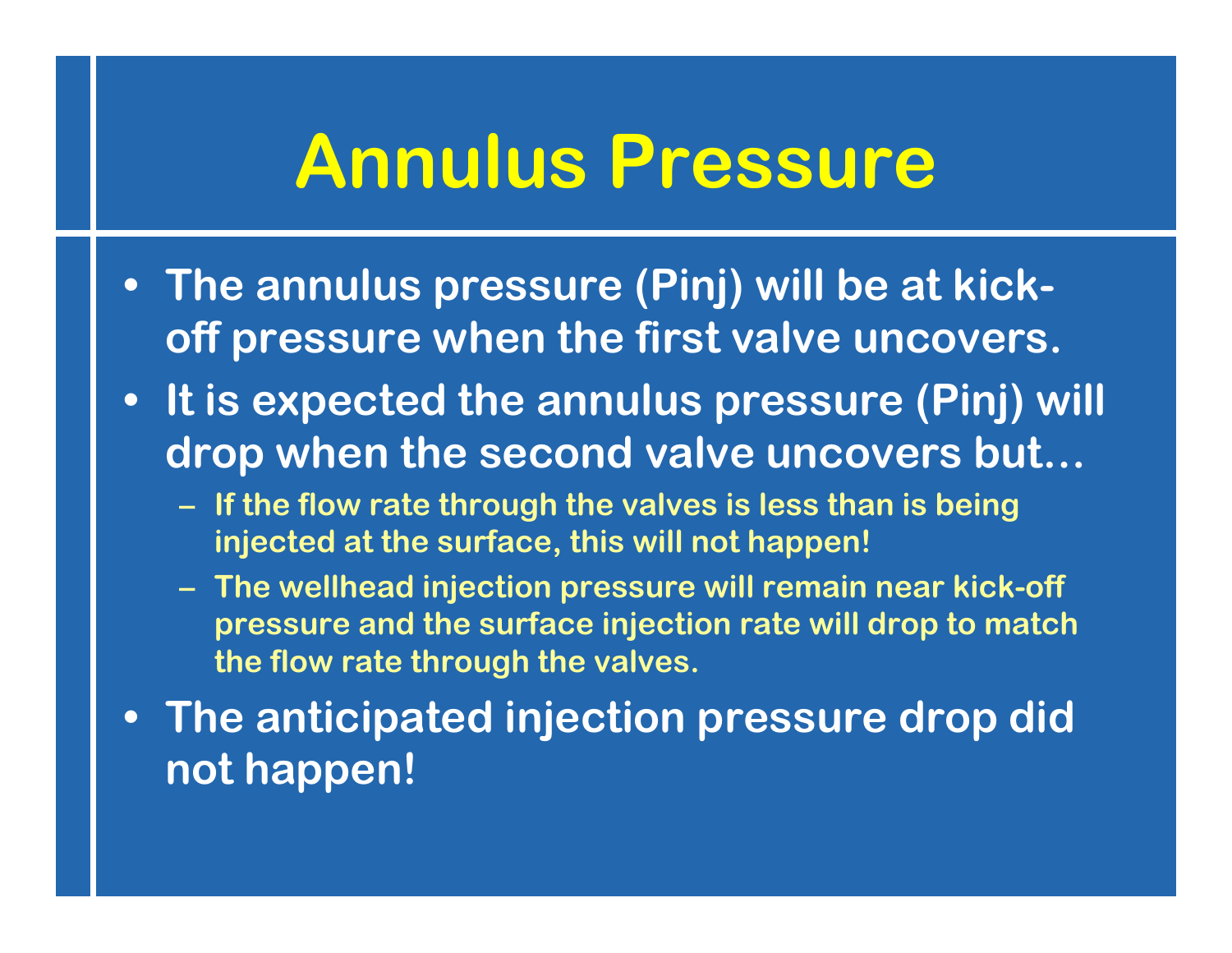#### **Lower Valves Uncover**

- **• The top valve remains open when the second valve uncovers and begins injection. This is expected.**
- **• If the combined gas flow rate through both unloading gaslift valves is less than the amount injected at the surface...**
	- **The annulus pressure will not drop!**
- **• Unloading valves will remain open until the total flow rate through all open unloading valves exceeds the amount injected at the surface.**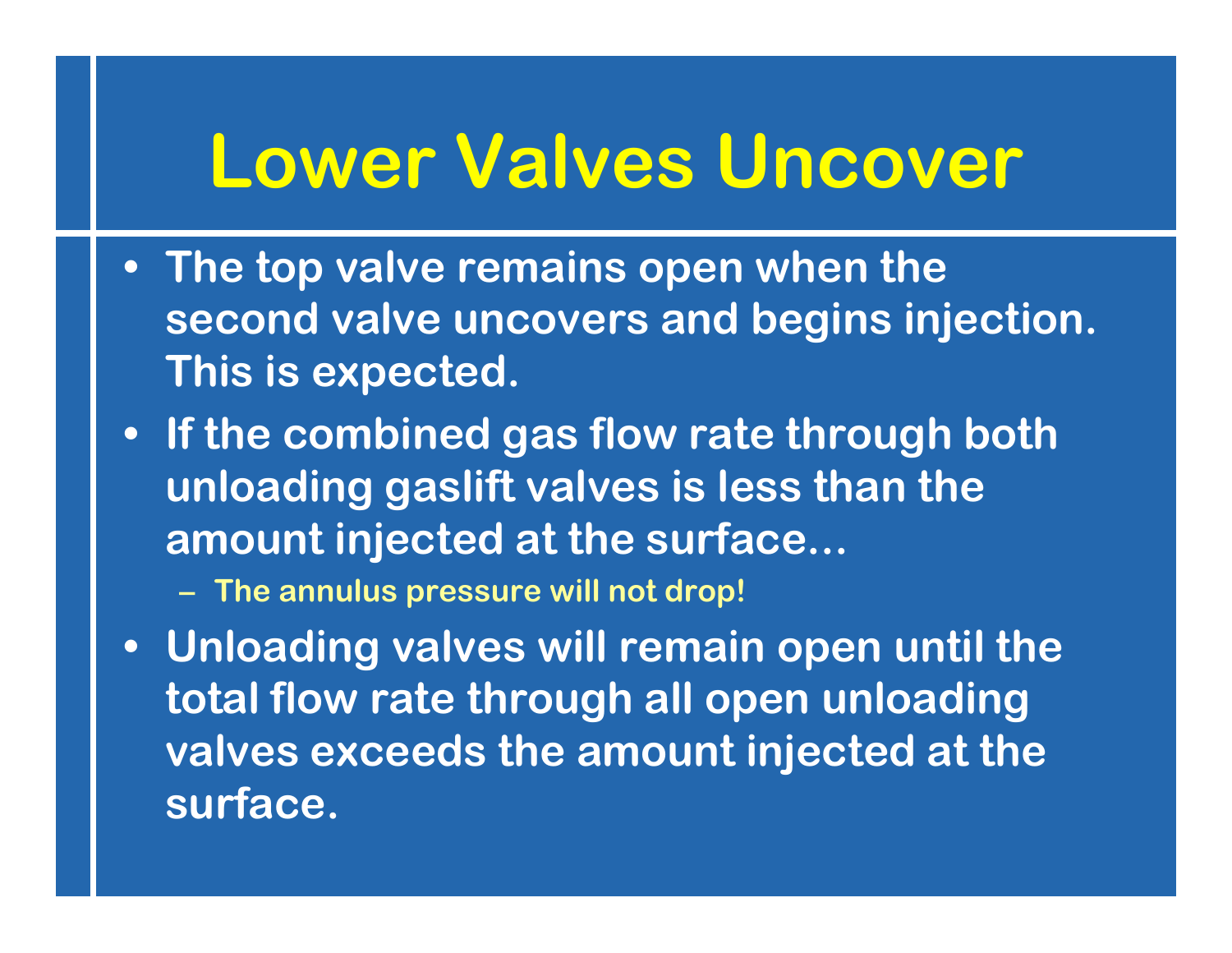## **Multipoint Injection**

#### **• Is this a problem?**

- **NO! During unloading multipoint injection is not a problem.**
- **YES! If the operator was recording the annulus pressure during unloading and expected to see a pressure drop as each lower valve uncovered, he will not see it. He does not know where injection is taking place!**
- **• Is the designed annulus pressure drop of 20 psig at each valve necessary?**
	- **YES! The objective is to ensure that the valves close in sequence from the top to the bottom. Designed pressure drops at each valve will ensure this occurs.**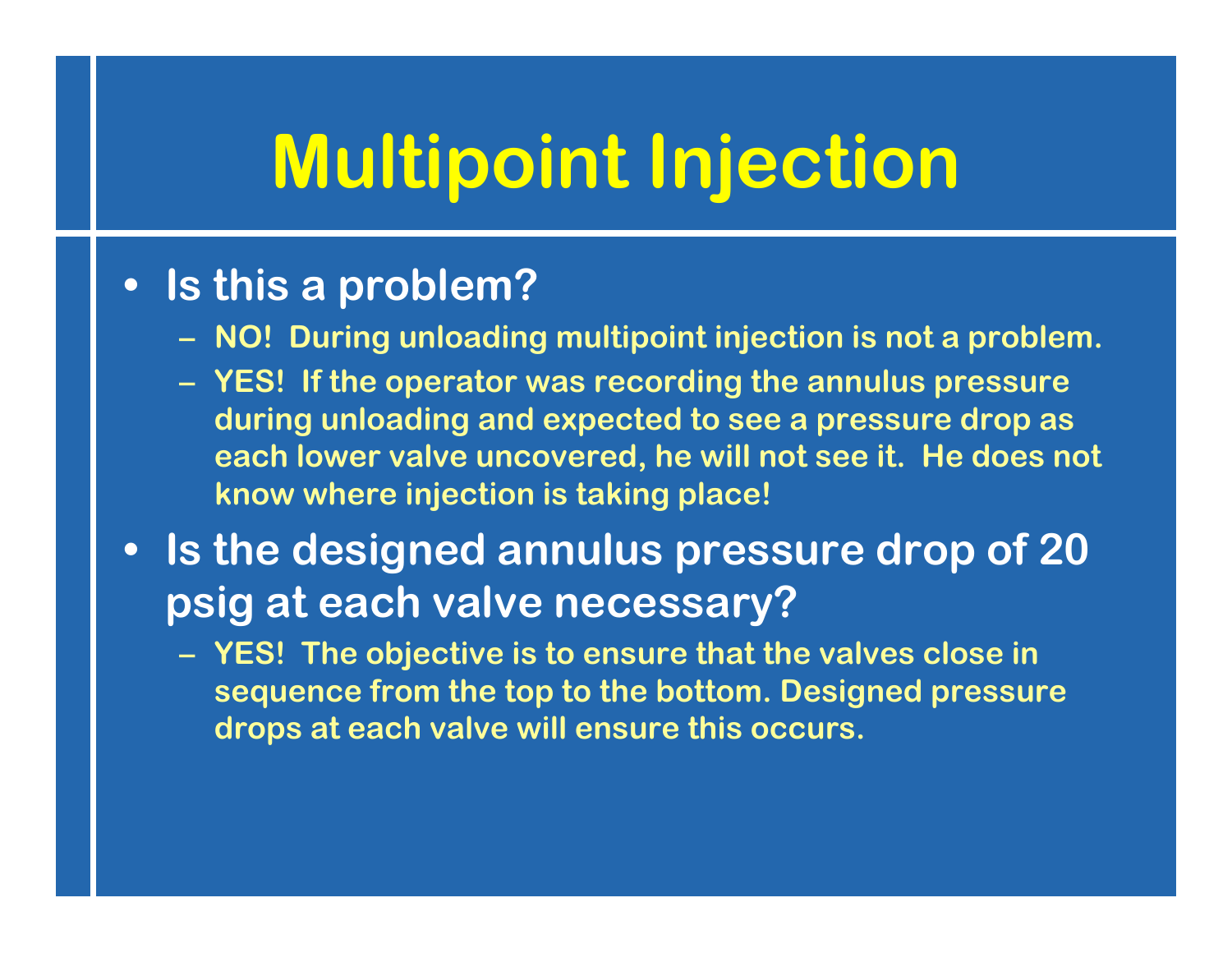#### **Solution Gas Helps**

- **• It is very possible that 3-4 unloading valves will be open and injecting gas before the operating valve is reached.**
- **• As gas injection works deeper, eventually the reservoir will begin inflow.**
- **• Help has arrived! If the GOR is reasonable then the lack of gas injection rate from the valves will be made up by the reservoir.**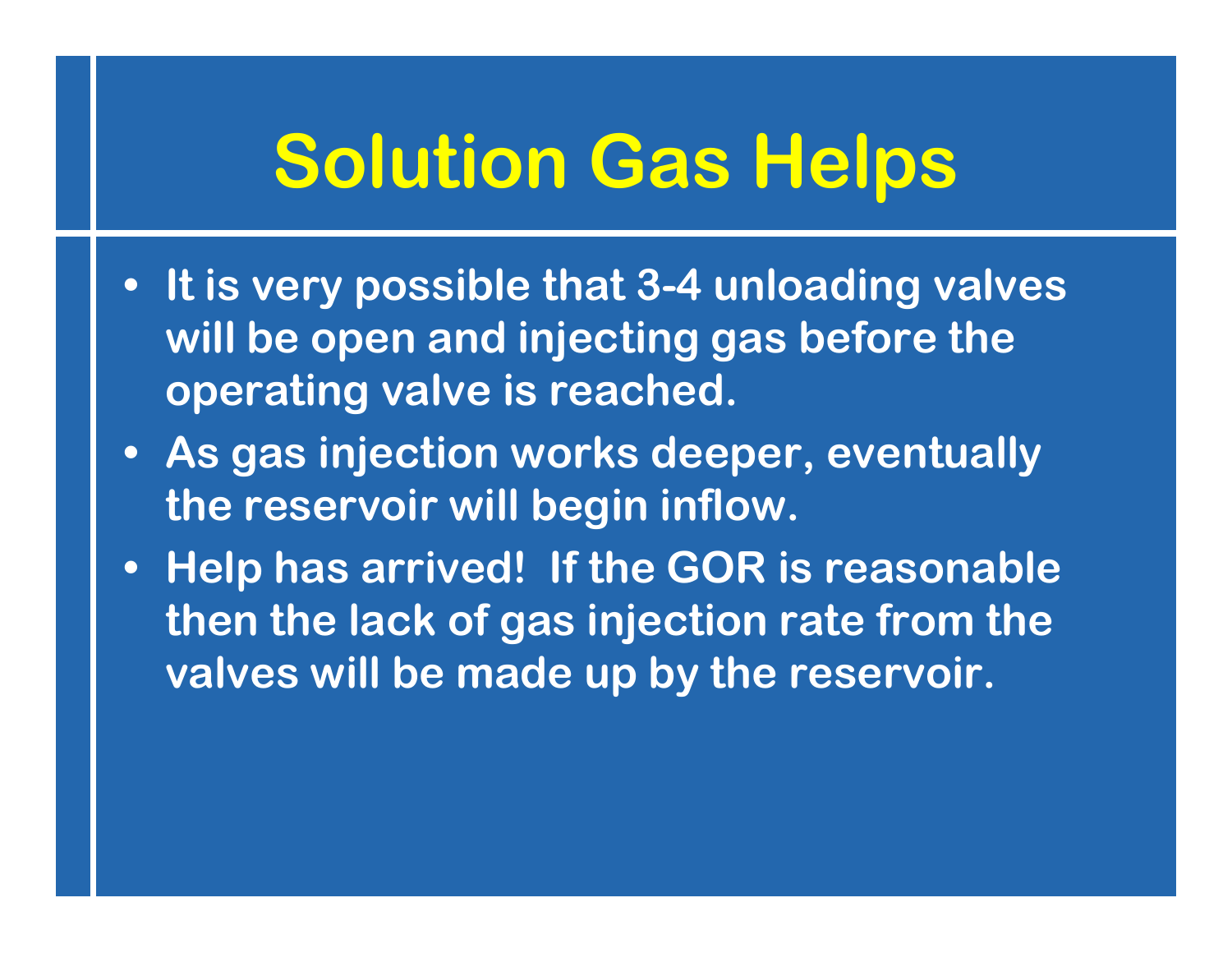## **The API Design Works but.**

- **• The API design technique does work but not the way it was expected to work.**
	- **Pressure drops may not occur as each valve uncovers**
	- **Multiple unloading valves will be open**
	- **Solution gas may be required to assist with unloading**
- **• If the well has a higher PI than anticipated or the water cut is higher, it may not be possible to reach the operating valve.**
- **• This is a little risky. Can we do better?**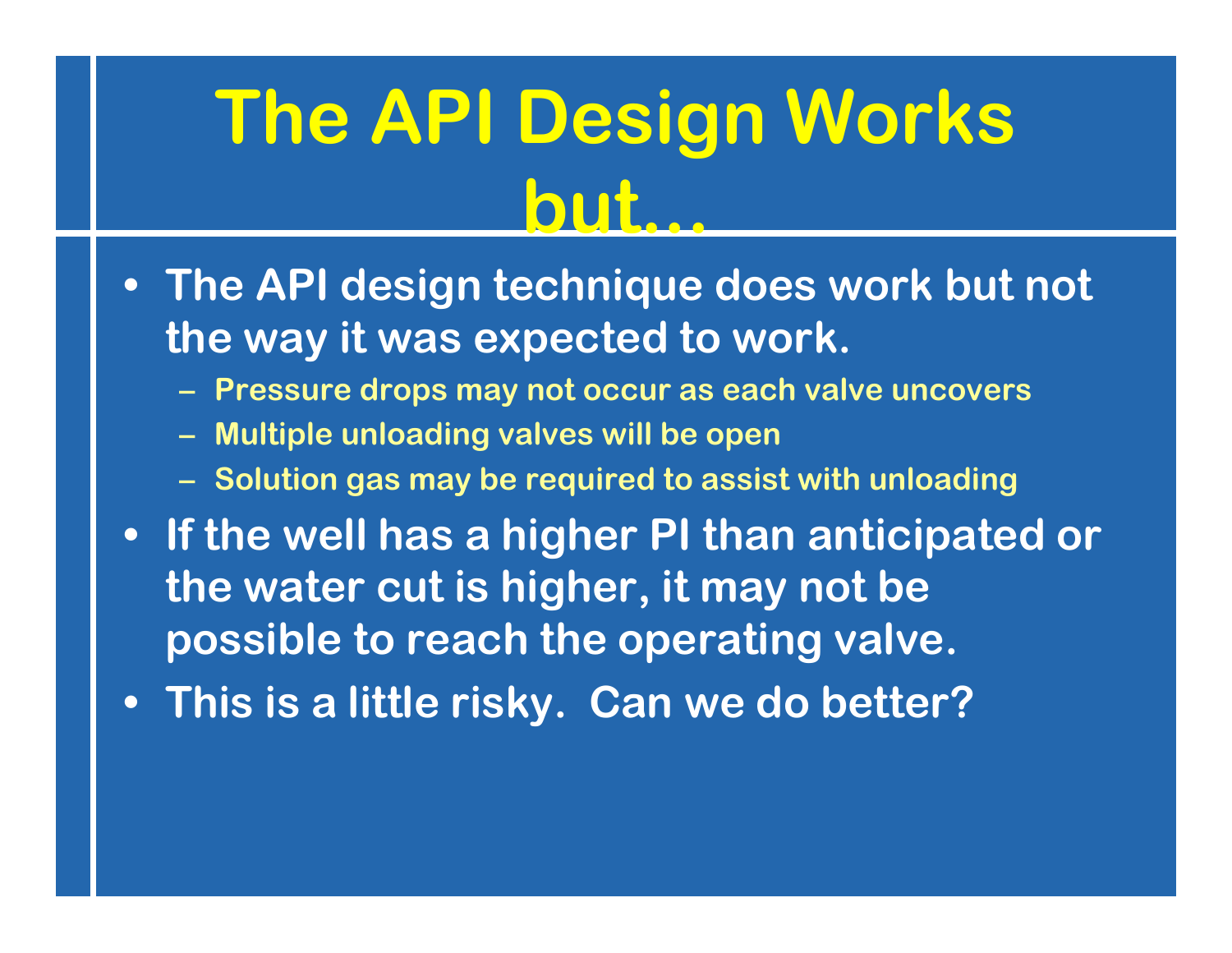## **Can We Design Better!?**

- **• Understanding the actual flow performance of 1" IPO valves gives us several choices…**
	- **Use larger ports**
	- **Take larger pressure drops between valves**
	- **Arbitrarily lower the set pressure of the valves**
	- **– Reduce the kick-off pressure used for design**
- **• Lots of options. What do we do?**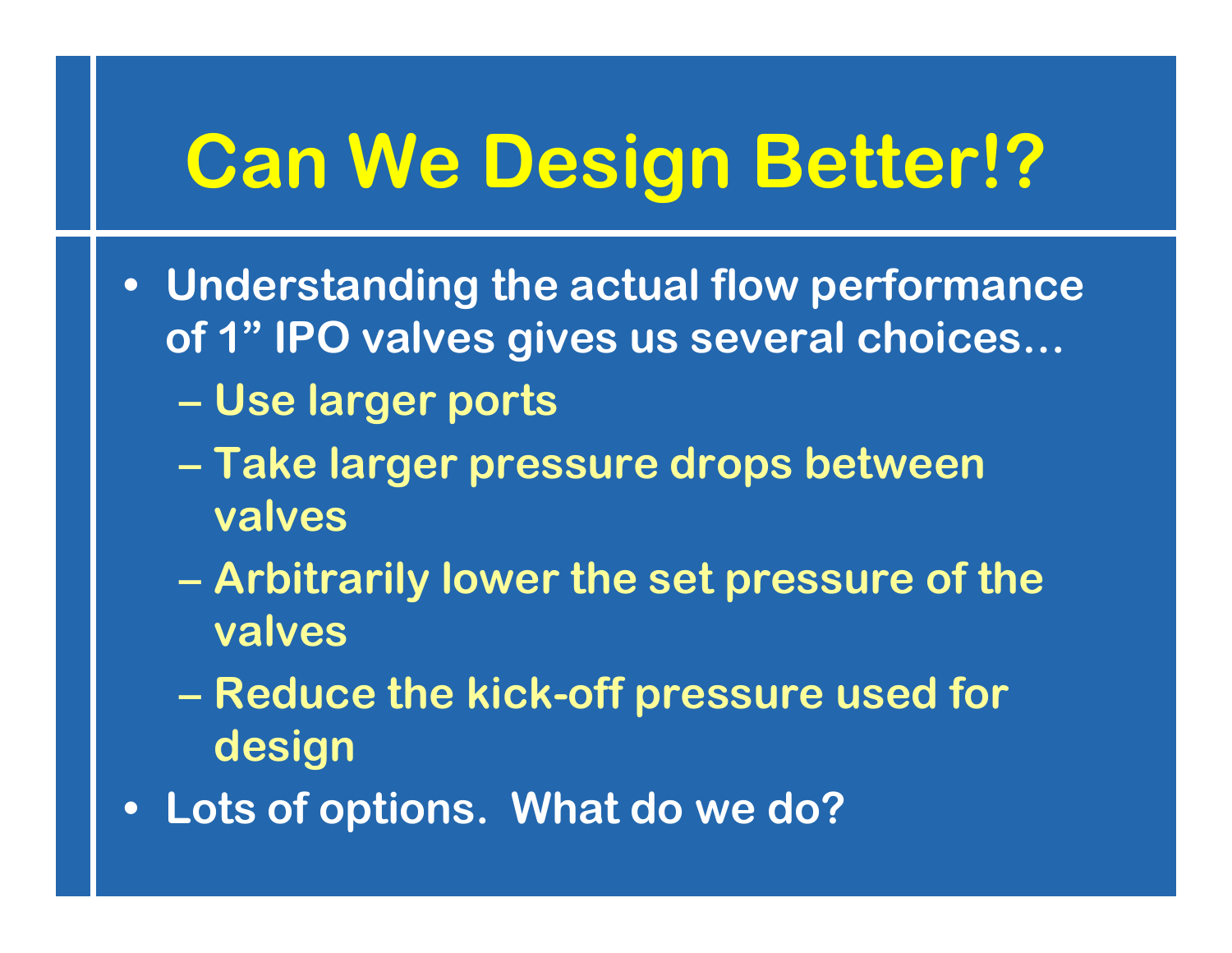# **Using Larger Ports**

- **• For the remaining four valves in the example, at the designed annulus pressure, the valves with 16/64ths ports still do not pass as much gas as is being injected at the surface.**
	- **Consequently, the annulus pressure will be higher than anticipated. This is good!**
	- **There will be a slight annulus pressure drop as each valve begins injection but not as much as expected.**
	- **If the operator is recording Pinj and Qinj during unloading, the analysis could be confusing.**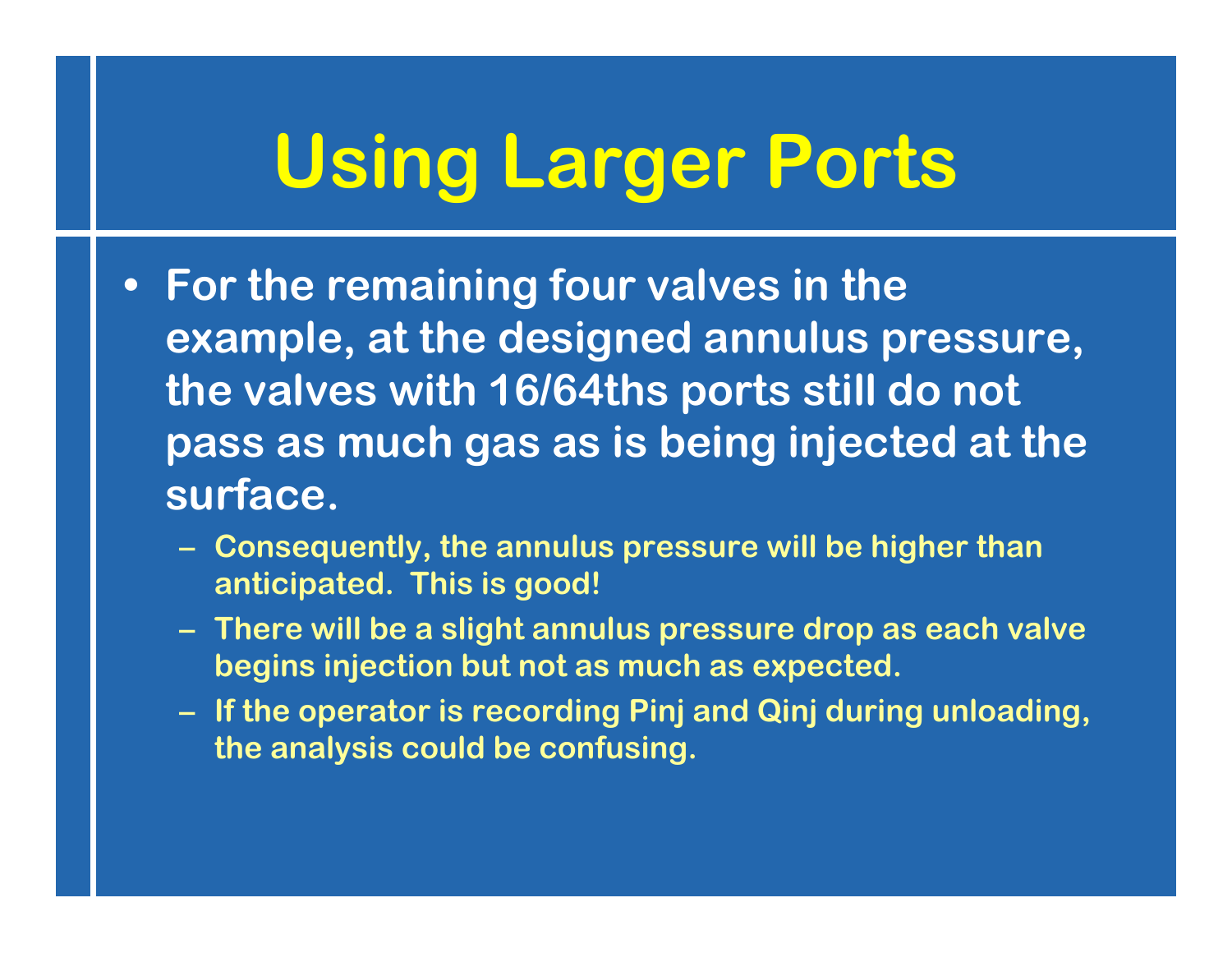#### **16/64ths Ports - Design Annulus Pressure**

Remaining Valves with 16/64ths Ports

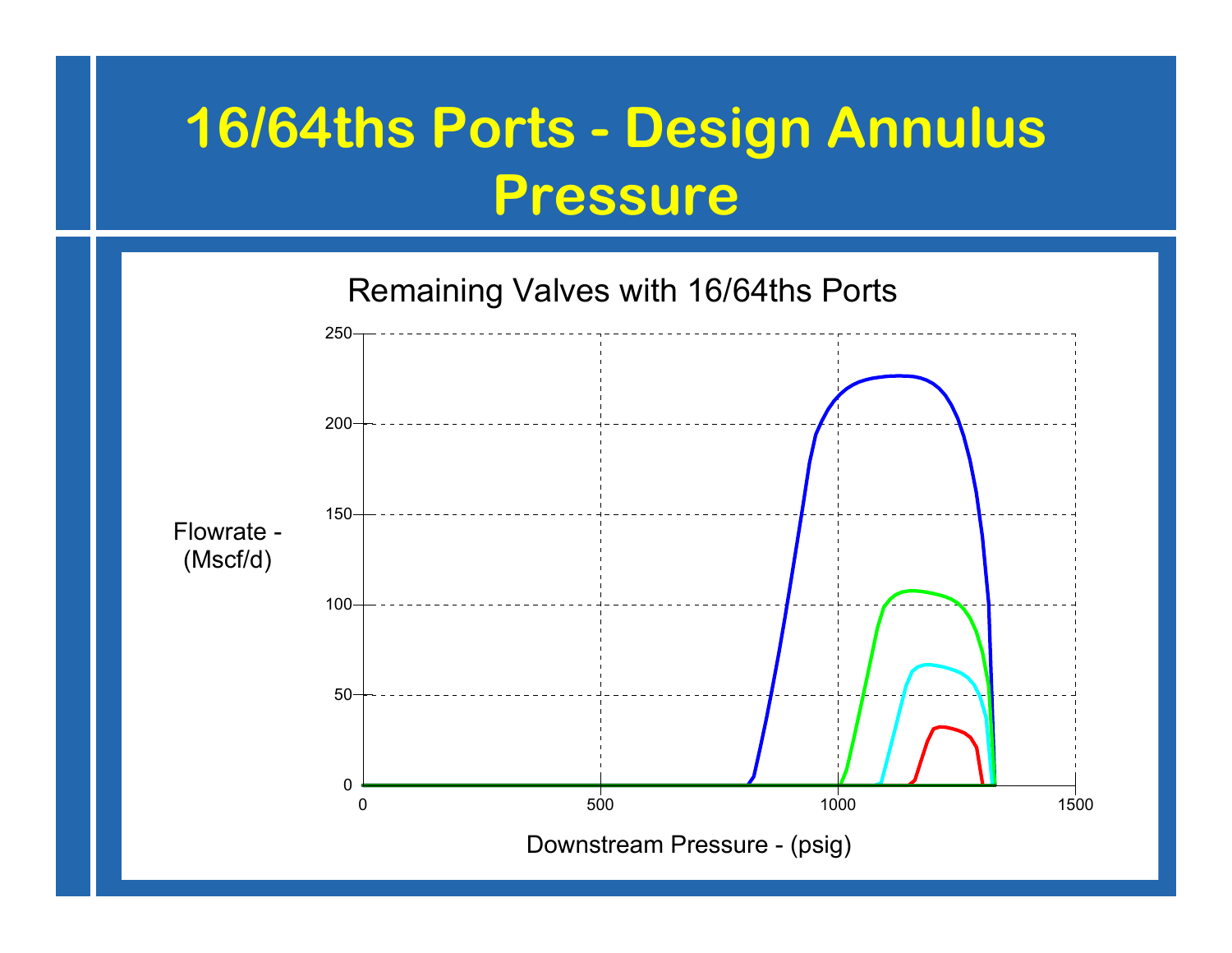#### **16/64ths Ports - Full Annulus Pressure**

- **• If annulus pressure drops did not occur, then each lower valve has 20 psig additional annulus pressure.**
- **• Flow rates through the valves are significantly higher!**
- **• More pressure, more valve opening, and more flow rate!**

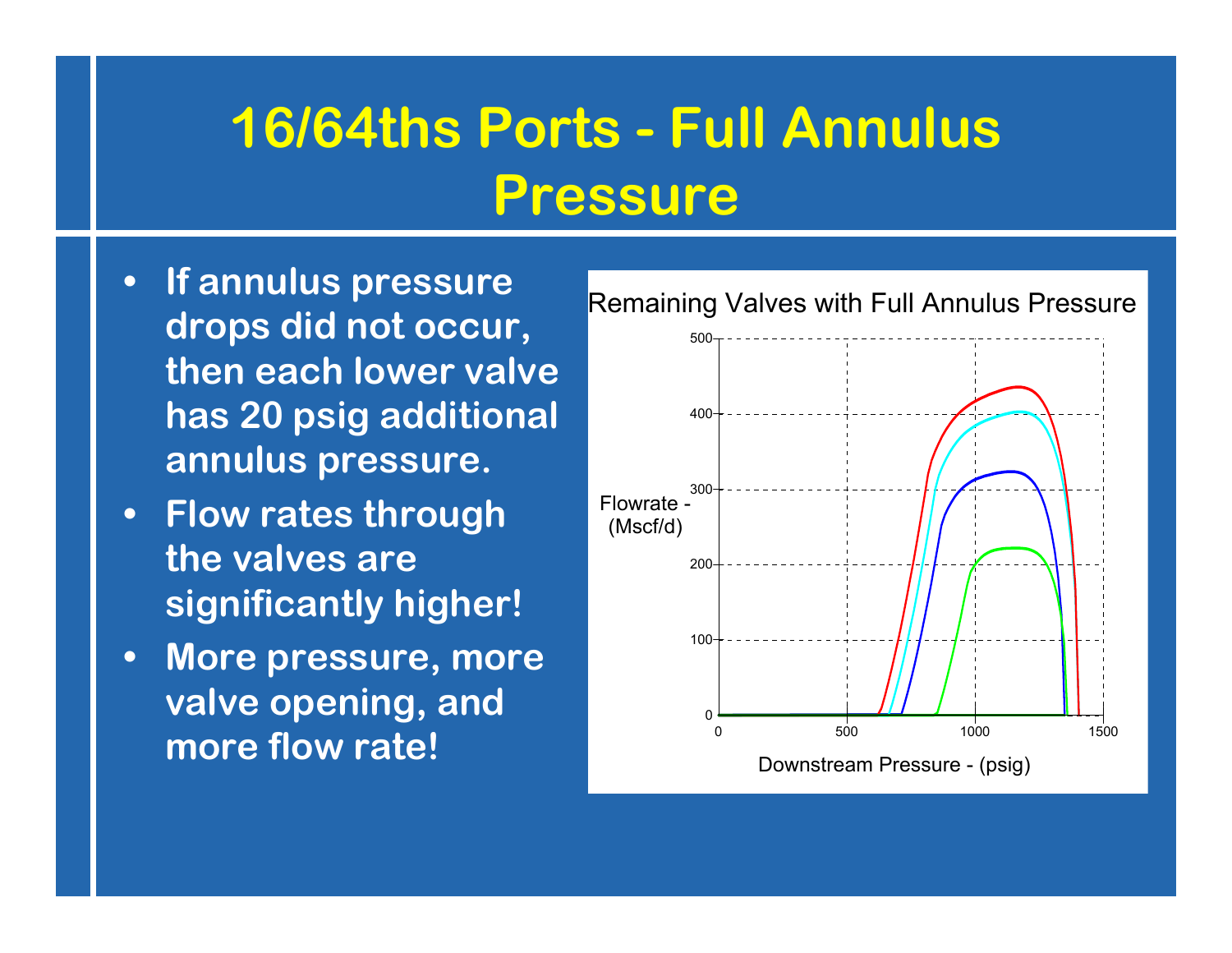#### **Full Annulus Pressure**

- **• With 16/64ths ports, the combined valve flow rates at full annulus pressure will be greater than the amount injected at the surface therefore…**
	- **The annulus pressure will drop as each lower valve uncovers but probably not the full 20 psig per valve**
	- **Multiple valves will be open**
	- **Valves will close and re-open many times**
	- **Unloading will experience many slugs**
- **• Larger ports at the lower unloading valves is a definite possibility.**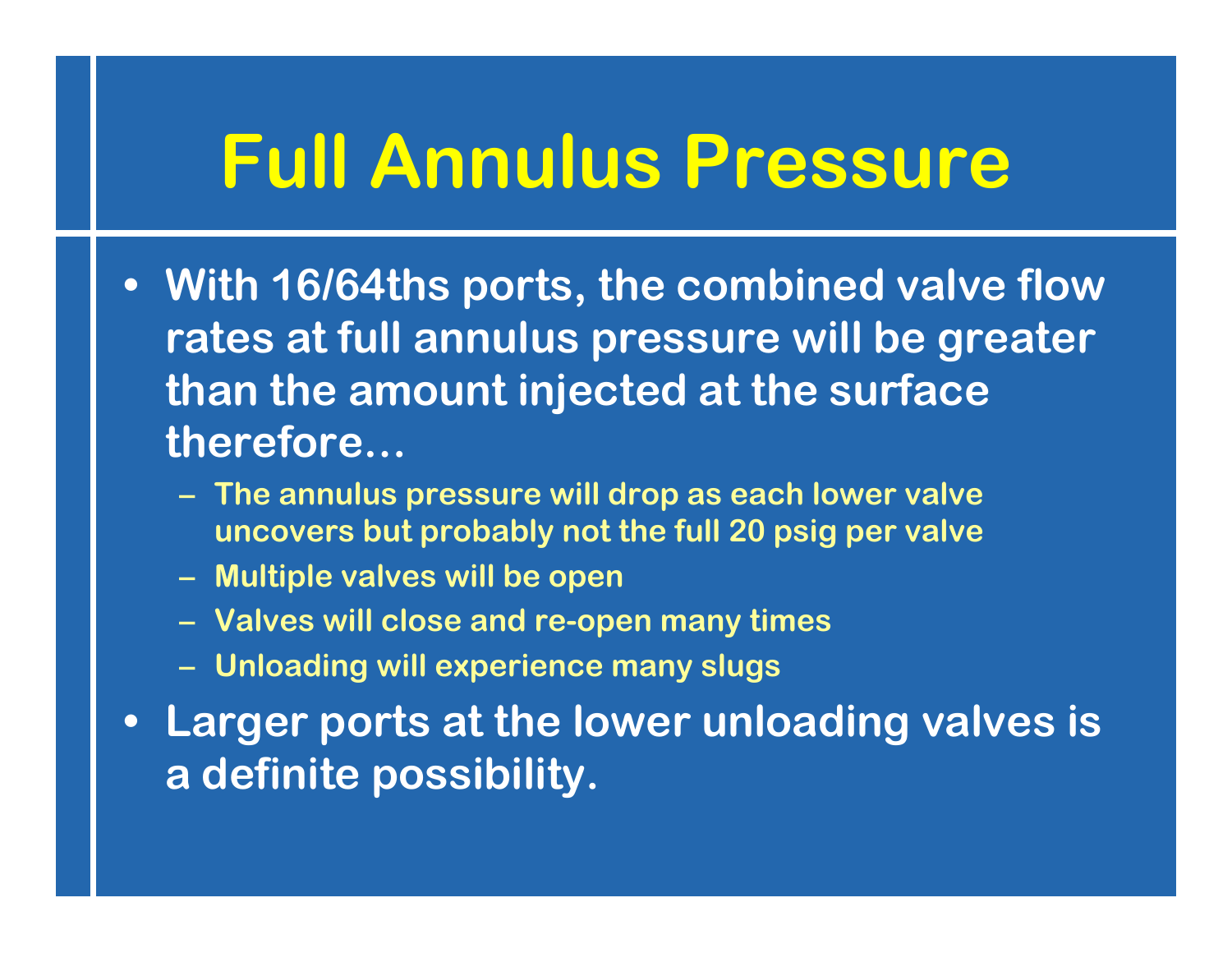#### **Larger Pressure Drops at the Valves**

- **• Larger pressure drops (30-50 psig) at each valve will…**
	- **Increase the flow rate through the lower valves**
	- **Provide more positive indication on injection depth**
	- **Provide better protection against multipointing**
- **• Larger pressure drops might work but…**
	- **The valve spacing will be closer**
	- **It may not be possible to reach the objective injection depth**
	- **If multipointing does occur, larger slugs**

**• This is a possibility if the objective injection point is shallow but for deep injection points and high PI wells this will not solve the**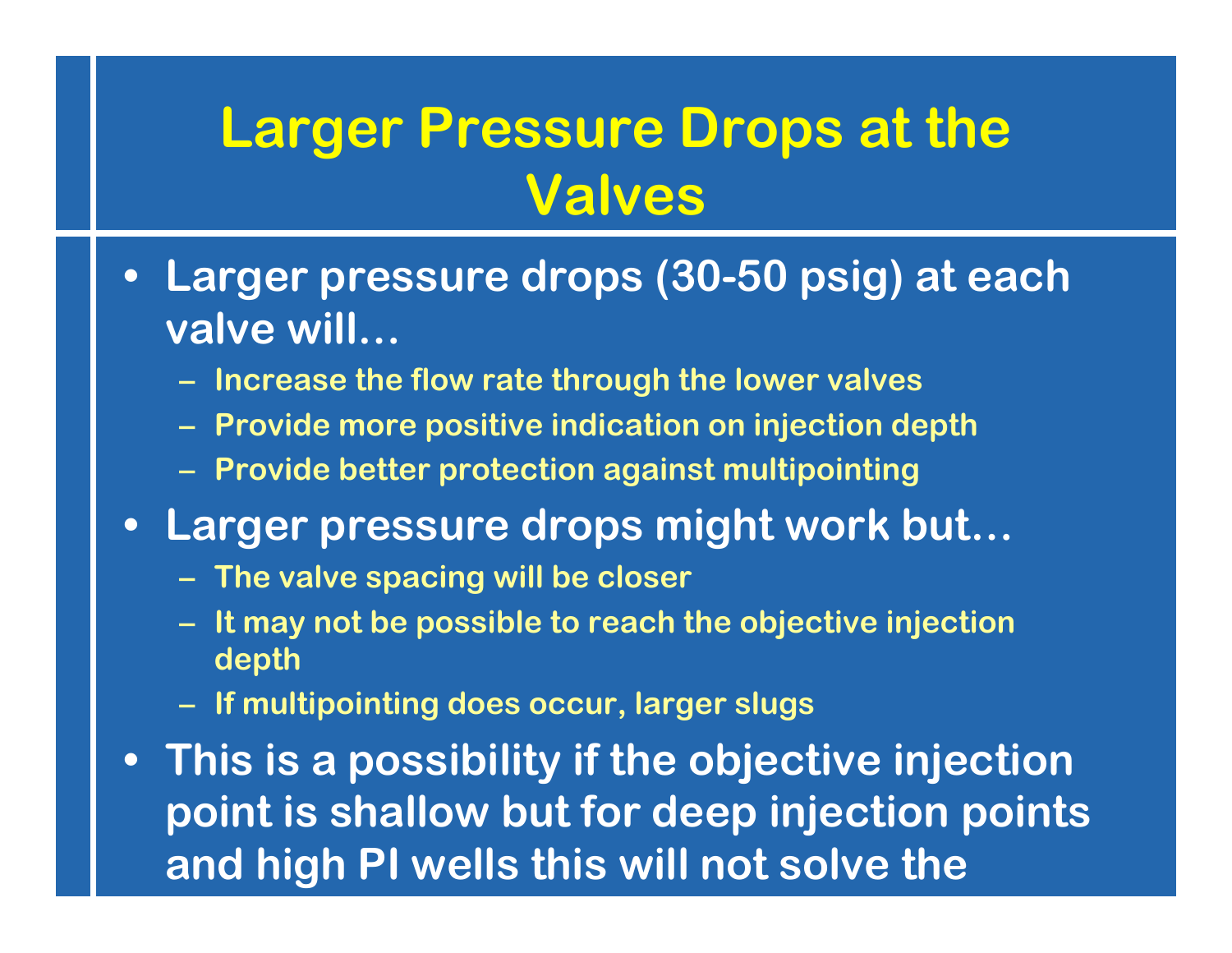#### **Lower the Valve Set Pressures**

- **• If the spacing is left the same and the set pressures of the valves are arbitrarily lowered by 20 psig…**
	- **valves will flow more gas**
	- **– It will be more difficult to close the valves when the orifice is reached**
	- **As the water cut rises, upper valves will open more easily**
- **• Arbitrarily lowering the set pressures will invite multipointing and slugging at a later date.**
- **• Not a good option as a long term solution**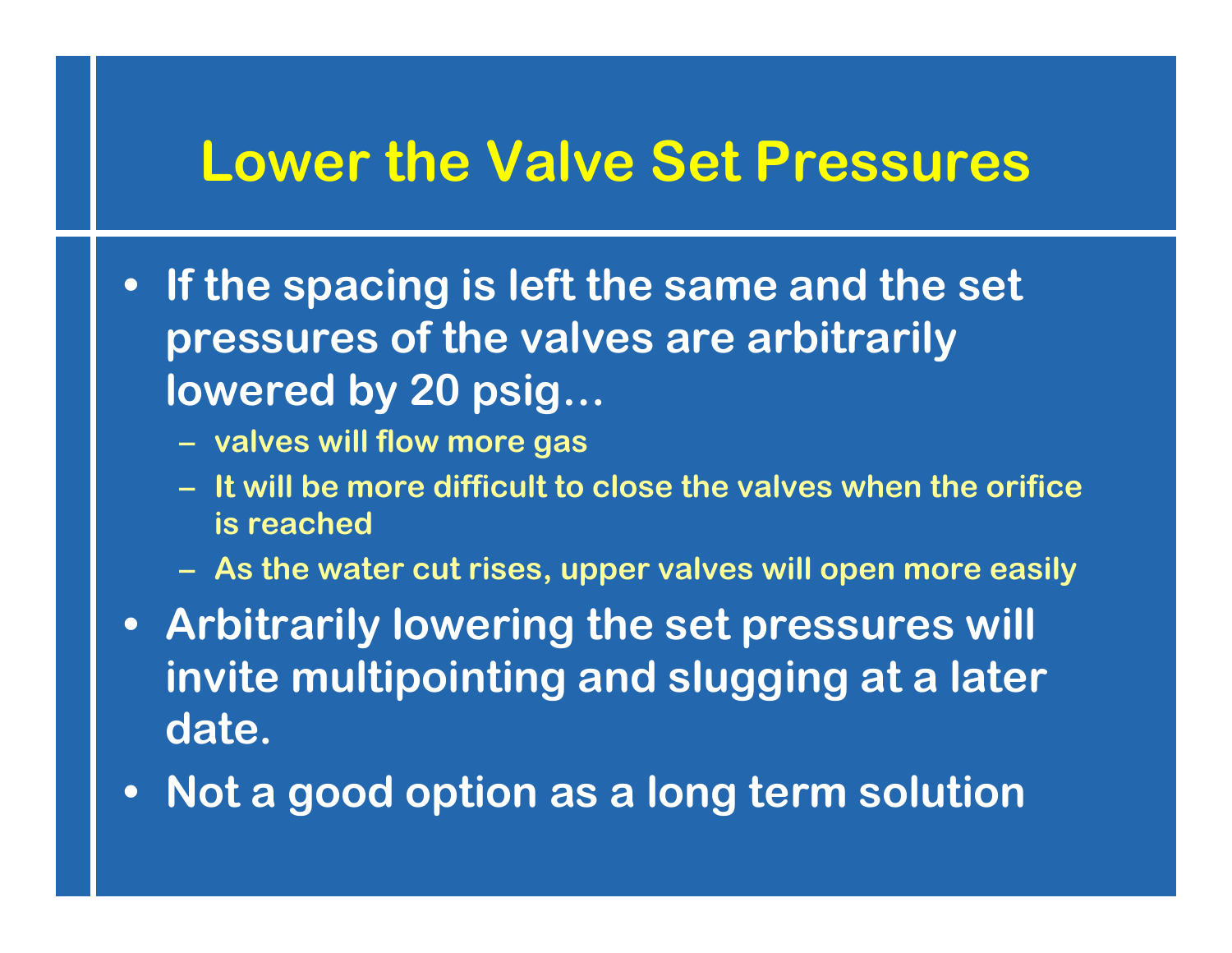#### **Lower the Design Pressure**

- **• Decreasing the design pressure 50 psig from the available pressure has many benefits**
	- **Valves will have an additional 50 psig above opening pressure**
	- **Valves will have flow performance much closer to orifice flow**
	- **There is a good chance single point sequential injection will occur during unloading.**
	- **The annulus pressure will drop as each valve uncovers.**
- **• The disadvantage is that the objective injection point will be shallower by several hundred feet.**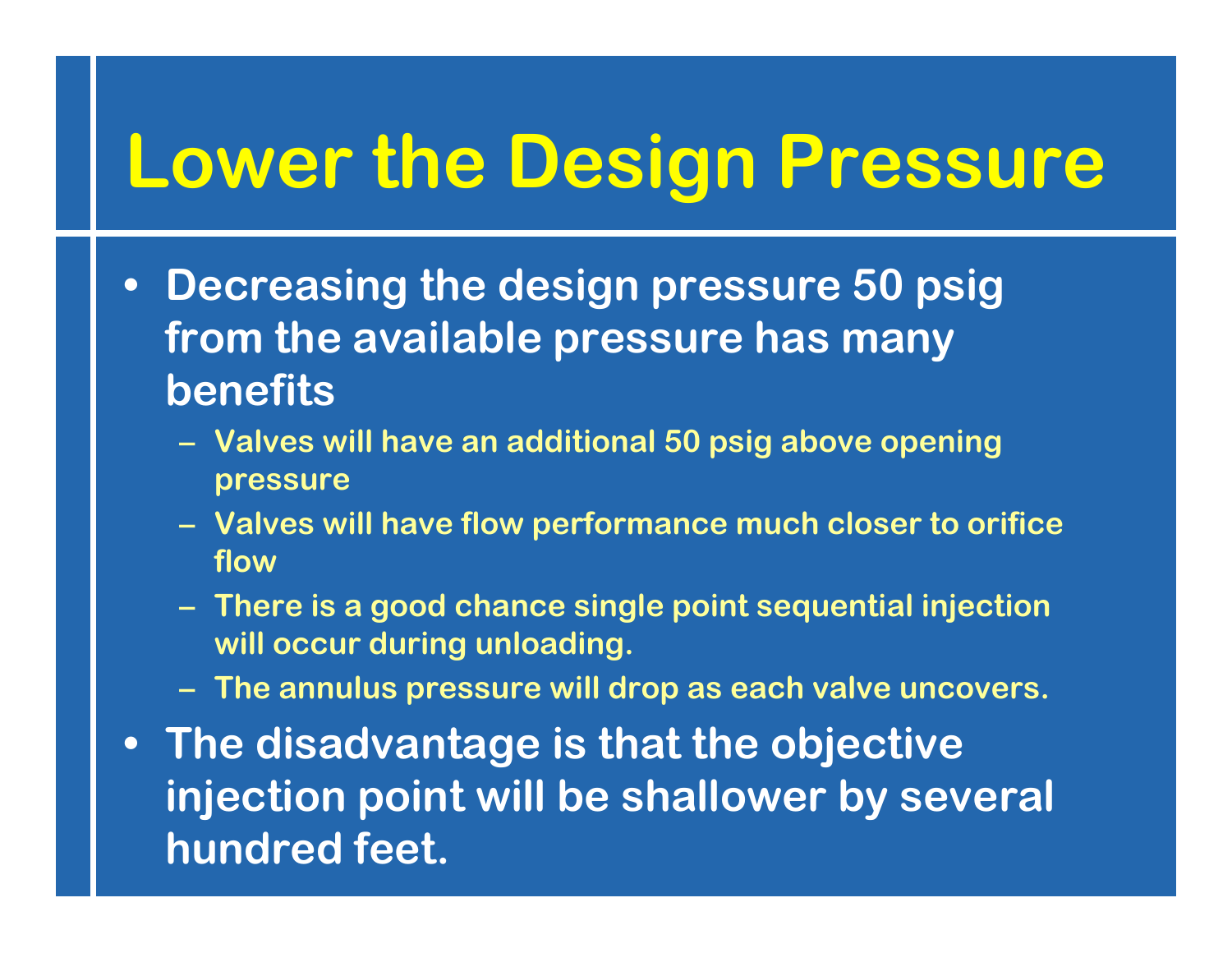#### **Your Choice!**

- **• Larger ports work for the lower valves**
- **• Larger pressure drops at each valve significantly reduces the objective injection depth**
- **• Lowering the set pressure could invite multipointing at a later date when water cut rises**
- **• Lowering the kick-off pressure 50 psig below the available pressure reduces the depth of injection but is safe.**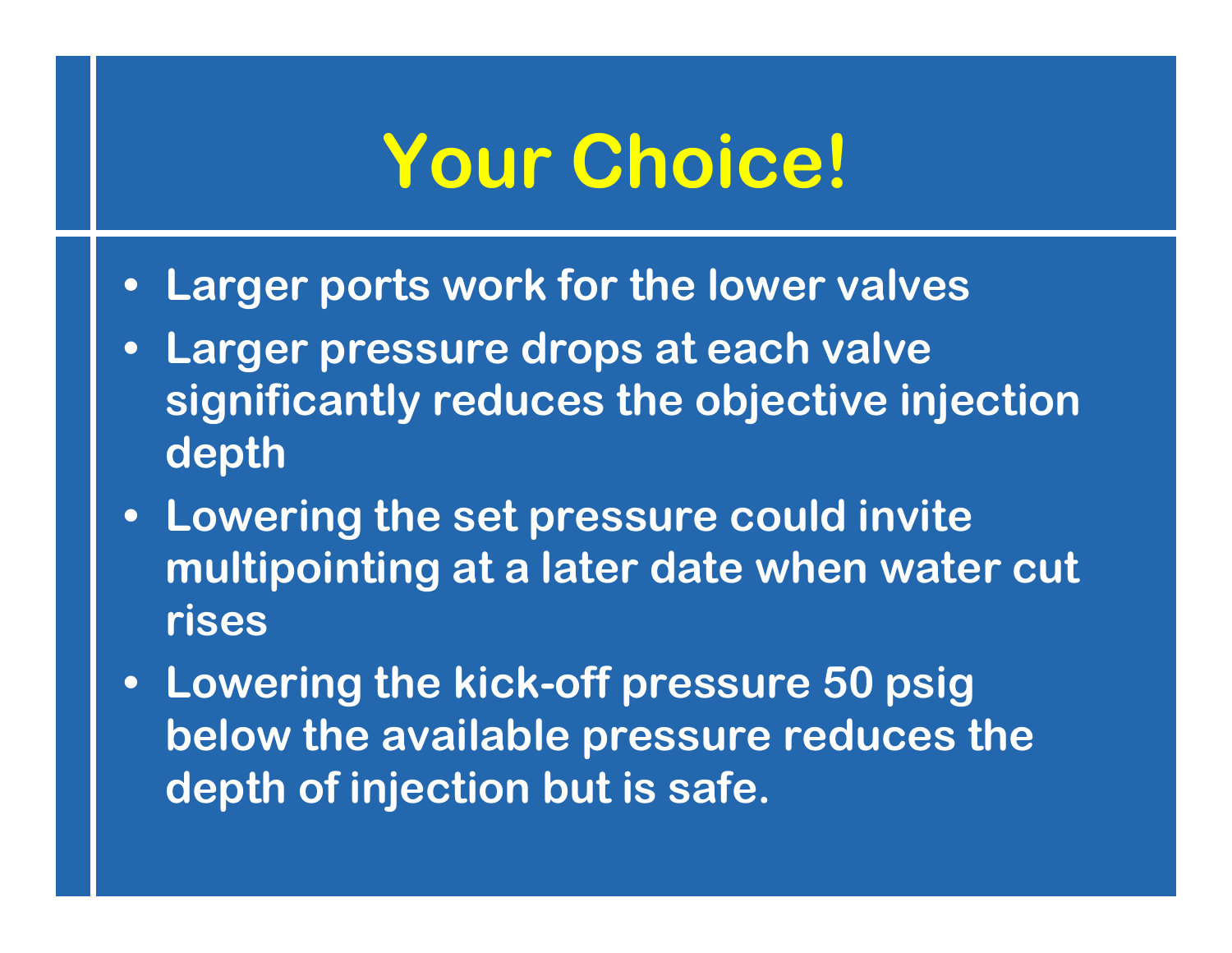## **Knowledge and Experience**

- **• The modifications suggested have been well known but experience with "the art" of gaslift was required to know which ones to use. Valve performance models add science to the decision making.**
- **• Gaslift is forgiving and flexible. Anybody can produce a gaslift design without the use of valve performance models and it will probably work but…**
	- **Using valve performance models is a definite benefit!**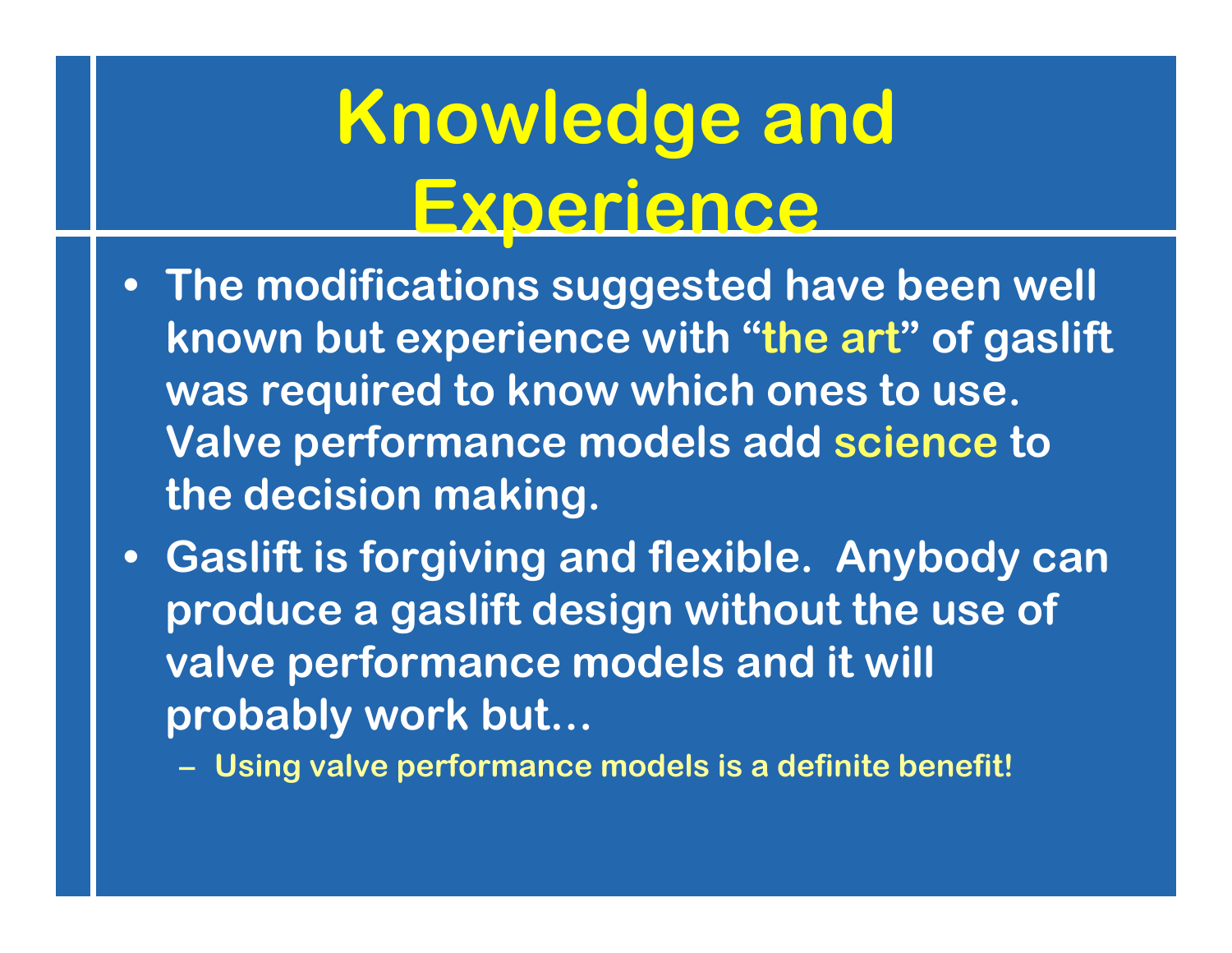#### **Conclusions**

- **• The existing API spacing technique works but will be much safer when the kick-off pressure is 50 psig less than the pressure available.**
- **• Larger ports may be required at the lower valves.**
- **• Increasing pressure drops between valves helps but reduces objective injection depth**
- **• Arbitrarily lowering set pressures invites problems**
- **• Having a valve performance model to help**